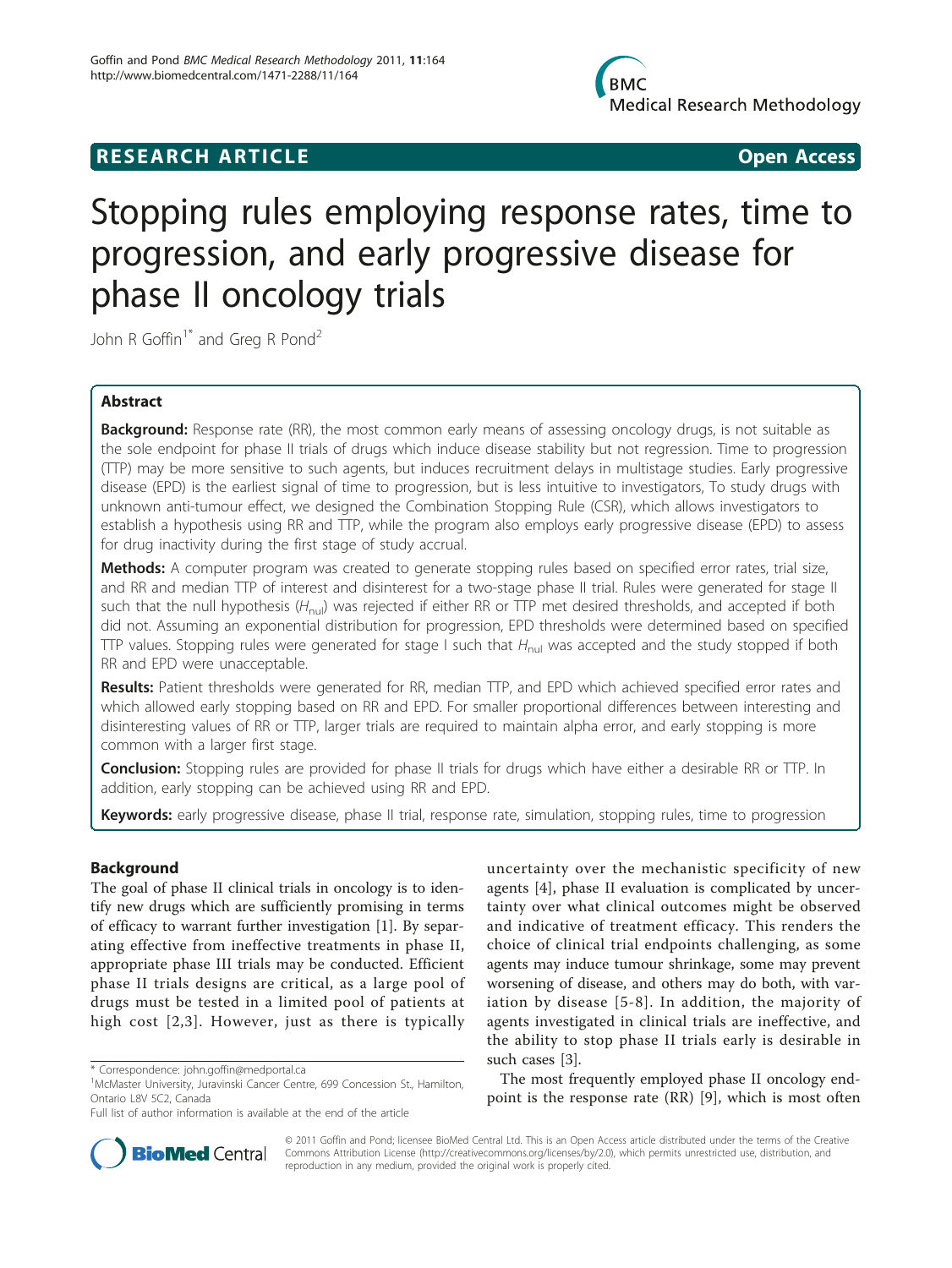defined using the RECIST criteria [\[10](#page-5-0)]. According to the RECIST criteria, a tumour response occurs if there is a 30% decrease in the sum of the longest diameters of measured tumour nodules. Tumour response has as its opposite progressive disease (PD), which is defined as a 20% increase in the same sum of diameters. Cases in which progressive disease occurs at the time of the first tumour measurement after treatment initiation can be termed early progressive disease (EPD). Tumours not shrinking or growing enough to reach definitions of response or progression are termed as having stable disease (SD).

Higher response rates are associated with improvements in survival [\[11](#page-6-0)-[14\]](#page-6-0) and are predictive of eventual regulatory approval [[15](#page-6-0)], but this endpoint may not be appropriate for all drugs or diseases. Specifically, there are situations in which disease stabilization may occur but actual responses may be rare, such that using RR as the sole benchmark could lead to the dismissal of potentially useful drugs. For example, despite a response rate of 2%, sorefanib is now standard treatment for incurable hepatocellular carcinoma [[8\]](#page-5-0). Phase III study only occurred because the failed phase II primary endpoint of response was ignored in favour of other signals of efficacy, including the duration of disease stabilization and survival [\[16](#page-6-0)].

Stable disease has also been associated with survival improvements [[17](#page-6-0)], but is typically not used alone, rather frequently being combined with RR in an endpoint termed clinical benefit or disease control rate [[18,19\]](#page-6-0). Alternatively, because a prolonged stable disease period would appear to offer patient benefit, other endpoints are used such as time to progression (TTP) [\[20](#page-6-0)], defined as the time interval until a cancer meets the definition of progressive disease. Progression-free survival (PFS) expands TTP such that the endpoint is marked at the time of either tumour progression or patient death.

Due to the large numbers of ineffective, and frequently toxic, agents studied in phase II, ethics dictate that many phase II clinical trials employ a two-stage method, which may be designed with the goals of minimizing trial size when agents are truly ineffective [\[21,22](#page-6-0)]. Using TTP or PFS rather than RR in a two-stage design generally requires a longer time to assess outcomes, potentially requiring additional patients to receive an ineffective treatment [[23-25\]](#page-6-0). Furthermore, trials based on TTP or PFS alone may conclude an agent is inactive after stage I, even if it induces increased responses. In an untargeted population, it is possible that a subpopulation of patients of unknown size and an unknown molecular marker will have a tumour which is targeted by the treatment. Whether such tumours will shrink (i.e. respond) or simply stop growing (i.e. demonstrate an increased TTP) would be unknown. But there may be considerable interest in an agent which demonstrates either an increase in TTP, as occurred in the development of sorafenib, or RR, as was observed with crizotinib[[26\]](#page-6-0). The ability to combine the RR and TTP endpoints would improve phase II trial sensitivity to drug activity when the nature of that activity is uncertain.

While much research has focused on RR and disease stabilization, the use of EPD has also been studied as part of a multinomial endpoint [[27,28\]](#page-6-0). It should be noted that EPD is directly related to TTP, being by definition the earliest measurable manifestation of progression. If one assumes a common distribution for TTP in a population, a sufficiently high rate of EPD will predict a shorter (and perhaps undesirable) TTP. Yet, while EPD may provide an early signal of drug inactivity, it is not intuitive to clinicians, who are more accustomed to considering TTP comparisons using median values.

The present work combines endpoints with the aim of improving phase II trial sensitivity and specificity while addressing the need for intuitive measures. Specifically, the investigator specifies desirable and undesirable values for RR and TTP only, so that both potential manifestations of drug activity can be observed as signals of activity. The model then generates stopping rules for a two-stage trial with RR and TTP. In addition, employing an exponential distribution for progression in order to relate specified TTP parameters to their corresponding EPD values, the model generates stage I stopping rules using easily calculable RR and EPD rates. Using EPD at stage I in lieu of TTP avoids the delay required to observe TTP for the entire stage I cohort and allows earlier stoppage of the trial should EPD be too high (and therefore the corresponding TTP too low). This paper summarizes an assessment of this model using different parameters of interest to outline the possibilities and limitations of such a combined endpoint, hereafter termed the Combination Stopping Rule (CSR).

## Methods

Stopping rules for a single-arm, two-stage trial were constructed using simulations performed in TreeAge Pro Healthcare software (Version 1.0.2, 2009, Williamstown, Massachusetts) (program available on request). For this analysis, the desired statistical power and alpha error were restricted to  $\geq 80\%$  and  $\leq 0.05$  for the overall study throughout, however, other error limits could be used in the future as needed. For each simulation, the user specifies the RR of interest, RR of disinterest, median TTP of interest, median TTP of disinterest, and stage I and II sample size,  $(n_1, n_2)$ . The user may also alter time of first tumour measurement and an absolute minimum median time for tumour progression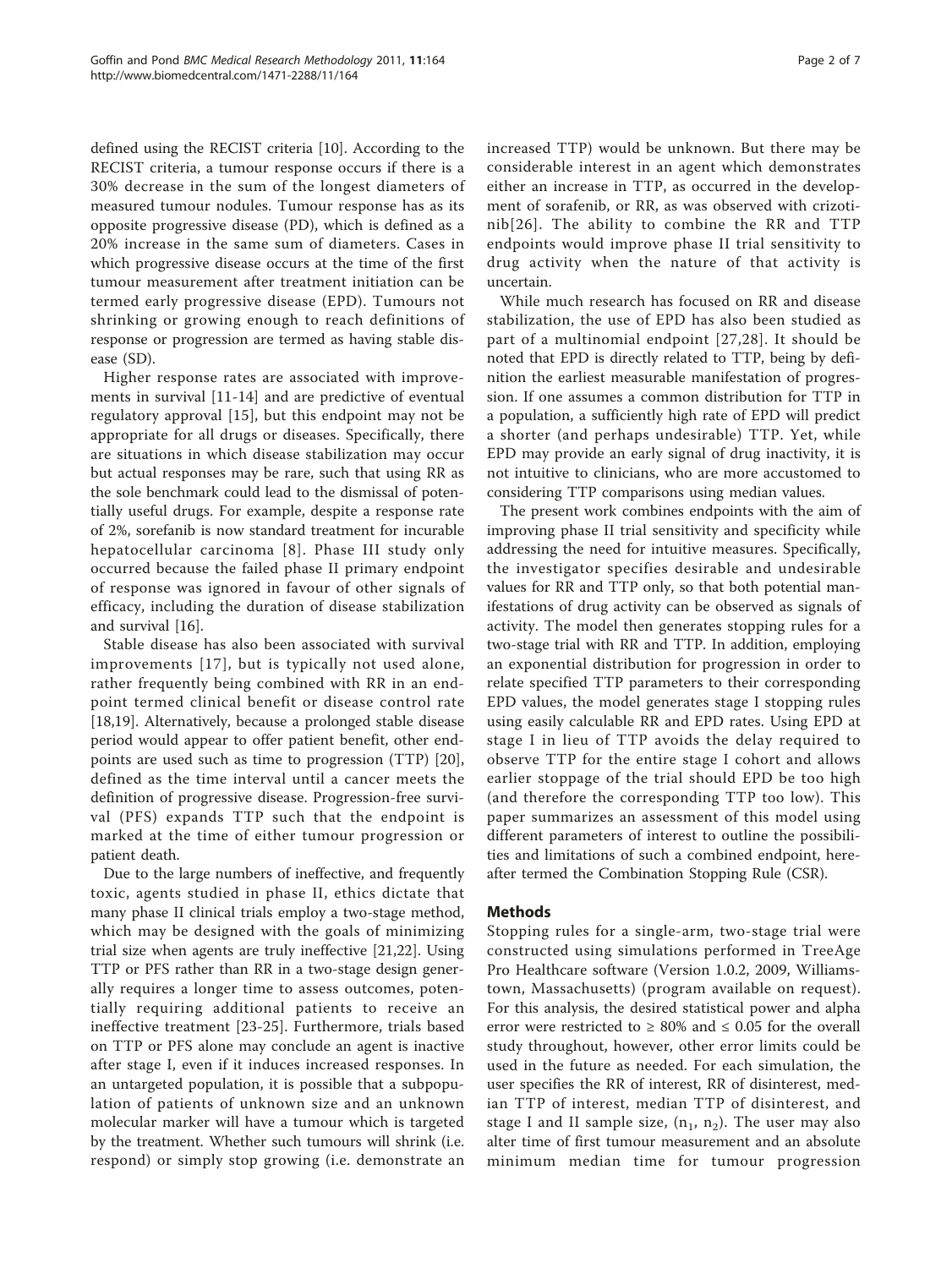allowable for a drug. Stopping rules are based on RR and median TTP at the second stage of accrual, but early stopping could occur at the end of the first stage of accrual when there are poor RR and EPD rates. Based on median TTP values of interest and disinterest, the model uses an exponential distribution to calculate EPD and assigns response as a dichotomous variable based on the specified probability.

The null hypothesis  $(H_{\text{null}})$  specifies the response rate  $(r<sub>null</sub>)$  and median TTP (*ttp*<sub>nul</sub>) that render a drug uninteresting for further development, such that:  $H_{\text{null}}$ :  $r \leq$  $r_{\text{null}}$  and  $ttp \leq ttp_{\text{null}}$ , where r is that actual response rate and *ttp* is the actual median TTP. Similarly, the alternate hypothesis  $(H_{\text{alt}})$  specifies the response rate  $(r_{\text{alt}})$ and median TTP ( $ttp_{alt}$ ) that would render a drug interesting for further development, such that:  $H_{\text{alt}}$ :  $r \ge r_{\text{alt}}$  or  $ttp \geq ttp_{\text{alt}}$ . At stage I, interpolating on the progression curve and using the time of first measurement to determine the resulting null EPD rate ( $epd<sub>null</sub>$ ), the null hypothesis is expressed as  $H_{\text{null}}$ :  $r \le r_{\text{null}}$  and  $epd \ge epd$ nul, where epd is the rate of early progression, while the alternate hypothesis is expressed as  $H_{\text{alt}}$ :  $r \ge r_{\text{alt}}$  or  $epd \le$  $e p d_{\text{alt}}$ . Note that  $H_{\text{null}}$ , indicative of drug inactivity, is only accepted if both RR is low and median TTP is low (or at stage I, the surrogate of TTP, EPD, is high). At stage II, if either RR is high or median TTP is high, then  $H_{\text{null}}$  is rejected in favor of  $H_{\text{alt}}$  and the drug is considered active. Early stopping at stage I for rejection of  $H_{\text{null}}$  is not permitted.

Functionally, using the investigator inputs, the simulation first establishes the stage II stopping rules (RR, TTP) required to achieve the desired power. The null hypothesis is rejected if  $r_1 + r_2 \ge r_{2a}$  or  $ttp \ge trp_{2a}$ , where  $r_1 + r_2$  is the cumulative number of patients with responses at the end of stage II, ttp is the median TTP at the end stage II, and  $r_{2a}$  and  $ttp_{2a}$  are the response and median TTP thresholds determined by the software. The stopping rules do not consider any association between the TTP value and response for an individual in the trial. The software then establishes stopping rules at stage I incorporating RR and EPD which optimize power at the expense of increased alpha error where necessary. At the end of stage I, therefore, the null hypothesis is accepted if  $r_1 \le r_{1 \text{null}}$  and  $e p d \ge e p d_{1 \text{null}}$ , where  $r_1$  and epd are the number of patients with response and EPD at the end stage I, and  $r_{1\text{null}}$  and  $epd_{1}$ . nul are the thresholds ascertained by the program.

Thresholds are identified by the program using 100,000 simulated trials. RR is evaluated using sequential increments of one patient, while for TTP increments are 0.25 months. For a threshold to be valid, it must satisfy the  $\alpha$  error when RR =  $r_{nul}$  and median TTP =  $ttp_{nub}$  and it must satisfy the  $\beta$  error when either RR =  $r_{alt}$  or median TTP =  $ttp_{alt}$ . For calculating the  $\beta$  error,

half the simulated trials are performed with  $RR = r_{alt}$ and median TTP randomly assigned to a value less than  $ttp_{alt}$ , while the other half are performed with median TTP set to  $ttp_{alt}$  and RR randomly assigned a value less than  $r_{alt}$ . RR and EPD thresholds are then generated for the stage I test, while ensuring error rates are maintained for the entire study. Additionally, simulations are restricted such that  $RR + EPD \leq 1$  at stage I and by the imposed absolute minimum median time to progression.

The rate of patient censoring for median TTP estimation may also be altered by the user. For our modeling, it was assumed that patients who come off study due to toxicity or death (but not disease progression) prior to the time of first tumour measurement are replaced, although this may not be generalizable to all real-world phase II studies. Patients censored for TTP after the first tumour measurement were not replaced, and estimation of median TTP used the Kaplan-Meier method.

## Results

Thresholds generated by the software using a fixed sample size ( $n_1$  = 15,  $n_2$  = 15) while varying  $H_{\text{null}}$  and  $H_{\text{alt}}$ are shown in Table [1.](#page-3-0) Parameters for  $H_{\text{null}}$  and  $H_{\text{alt}}$  were based on the response values used in prior work [[22](#page-6-0),[28](#page-6-0)] with the addition of plausible median TTP values. To interpret this table, the first row, where  $r_{\text{null}} = 0.05$ ,  $r_{\text{alt}} =$ 0.2,  $ttp_{\text{null}} = 3$  and  $ttp_{\text{alt}} = 6$ , would be read as follows: if there were zero responders and 5 or more patients with early progressive disease at the end of stage I, the study would be stopped and  $H_{\text{null}}$  accepted. Otherwise, the second stage sample would be recruited, after which  $H_{\text{null}}$ would be rejected if there were 5 or more responders or a median TTP of 5.25 months or higher. The resulting power would be 0.815 and the alpha error 0.035. For true uninteresting drugs, the probability of stopping the study (accepting  $H_{\text{null}}$ ) at stage one would be 0.21, and the expected number of patients recruited would be 26.8.

For small studies ( $n_1 = 15$ ,  $n_2 = 15$ ), differentiating two endpoints is difficult, resulting in low probability of early stopping after stage I in some circumstances. In the most extreme case evaluated, a design with  $r_{\text{alt}} =$ 0.2,  $r_{\text{null}} = 0.05$ ,  $ttp_{\text{alt}} = 7$ , and  $ttp_{\text{null}} = 4$  results in stage I rejection values of  $r_1 \le -1$  and  $e p d \ge 16$ , indicating the study is unable to reject  $H_{\text{null}}$  at stage I and all trials will recruit 30 subjects. In other designs, the  $\alpha$  error could not be maintained. Only trials with large differences between  $r_{\text{alt}}$  and  $r_{\text{null}}$  as well as between  $ttp_{\text{alt}}$  and  $ttp_{\text{null}}$ were able to satisfy both error estimates satisfactorily.

The effect of increasing the study size is seen in Table [2.](#page-3-0) Improvements in alpha error rates are observed and higher rates of early stopping are found. A minimally lower  $ttp_{2a}$  is also sometimes noted, a result of the interplay between the thresholds chosen for RR and TTP; in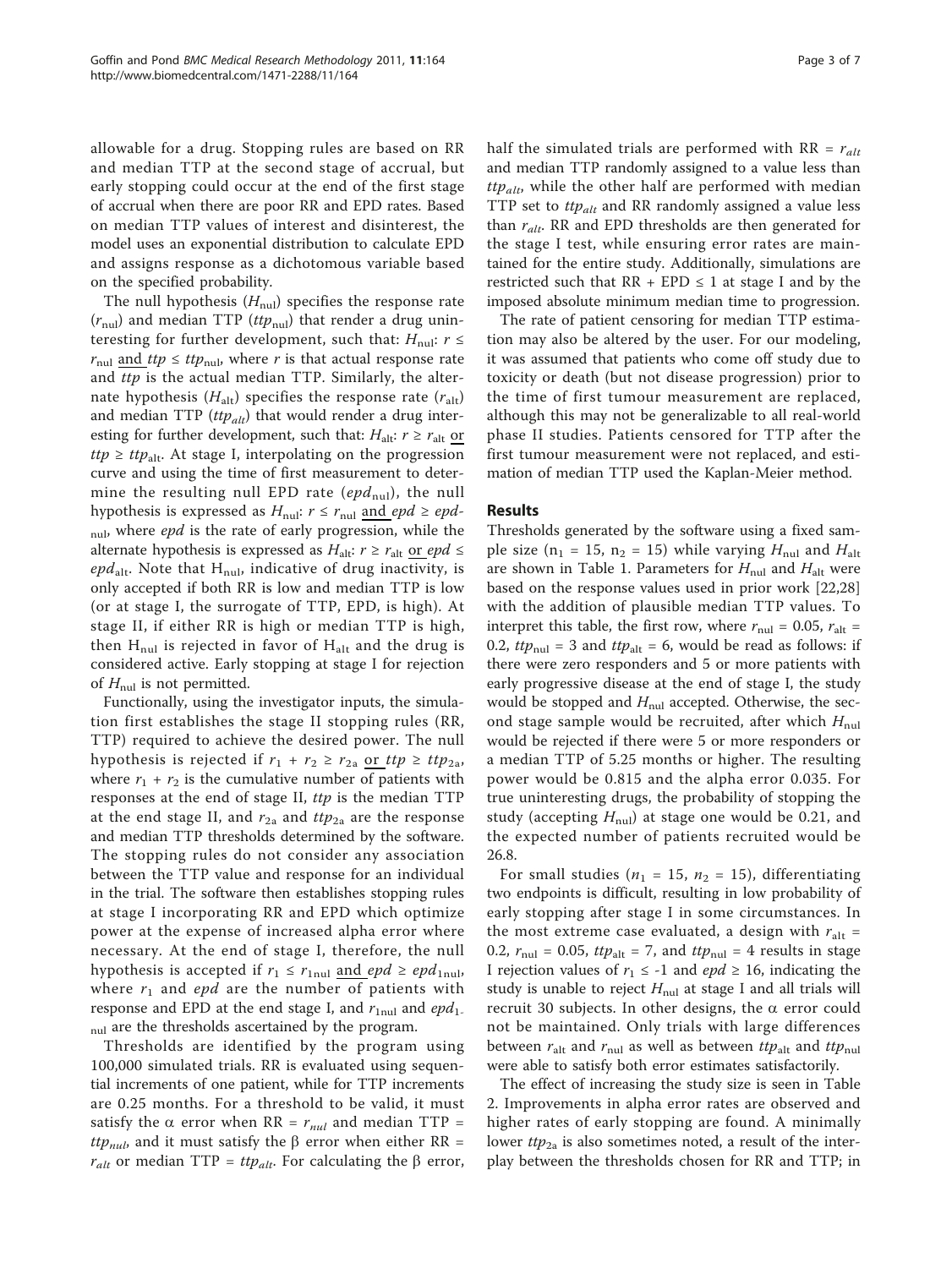<span id="page-3-0"></span>Table 1 TTP and RR Thresholds Generated with fixed N while varying  $H_{\text{null}}$  and  $H_{\text{alt}}$  (1-beta = 0.8, alpha = 0.05, censoring 0.05,  $n_1 = 15$ ,  $n_2 = 15$ )

| Response        |               | <b>Time to Progression</b> |                    | Stage 1 Drug Rejection |           |             | Stage 2 Drug Acceptance | Power | Alpha Error | EN <sub>nu1</sub><br>/PES <sub>nul</sub> | $EN_{alt}$<br>/ $PES_{alt}$ |
|-----------------|---------------|----------------------------|--------------------|------------------------|-----------|-------------|-------------------------|-------|-------------|------------------------------------------|-----------------------------|
| $r_{\rm{null}}$ | $r_{\rm alt}$ | ttp <sub>nul</sub>         | ttp <sub>alt</sub> | r <sub>1</sub>         | epd       | $r_1 + r_2$ | ttp                     |       |             |                                          |                             |
| 0.05            | 0.2           | 3                          | 6                  | $\leq 0$               | $\geq 5$  | $\geq 5$    | $\geq 5.25$             | 0.815 | 0.035       | 26.8/0.21                                | 29.7/0.02                   |
| 0.05            | 0.2           | 3                          | 7                  | $\leq 0$               | $\geq 5$  | $\geq 5$    | $\geq 6$                | 0.828 | 0.02        | 26.8/0.22                                | 29.8/0.01                   |
| 0.05            | 0.2           | $\overline{4}$             | 7                  | $\leq -1$              | $\geq 16$ | $\geq 5$    | $\ge 6.25$              | 0.821 | 0.074       | 30/0                                     | 30/0                        |
| 0.05            | 0.2           | $\overline{4}$             | 8                  | $\leq 0$               | $\geq 4$  | $\geq 5$    | $\geq 7$                | 0.812 | 0.035       | 26.8/0.21                                | 29.6/0.02                   |
| 0.05            | 0.2           | 5                          | 8                  | $\leq 0$               | $\geq 9$  | $\geq 5$    | $\geq 7$                | 0.825 | 0.15        | 29.99+/<br>0.0002                        | 29.99+/<br>0.0005           |
| 0.05            | 0.2           | 6                          | 9                  | $\leq 0$               | $\geq 10$ | $\geq 5$    | $\geq 8$                | 0.816 | 0.2         | 29.99/<br>0.00001                        | 29.99/<br>0.0001            |
| 0.1             | 0.3           | 3                          | 7                  | $\leq$ 2               | $\geq 5$  | $\geq$ 7    | $\geq 6$                | 0.854 | 0.03        | 24.4/0.37                                | 29.5/0.03                   |
| 0.1             | 0.3           | $\overline{4}$             |                    | $\leq$ 2               | $\geq 4$  | $\geq$ 7    | $\geq 6$                | 0.829 | 0.09        | 28.9/0.38                                | 24.4/0.07                   |
| 0.1             | 0.3           | 4                          | 8                  | $\leq$ 1               | $\geq 4$  | $\geq$ 7    | $\ge 6.75$              | 0.86  | 0.055       | 26.2/0.25                                | 29.6/0.03                   |
| 0.2             | 0.4           | 5                          | 8                  | $\leq$ 1               | $\geq$ 7  | $\geq 10$   | $\ge 6.75$              | 0.867 | 0.23        | 29.97/<br>0.002                          | 29.99/<br>0.0004            |
| 0.2             | 0.4           | 5                          | 9                  | $\leq$ 3               | $\geq 3$  | $\geq 10$   | $\geq 7.5$              | 0.813 | 0.13        | 24.6/0.36                                | 28.6/0.09                   |
| 0.3             | 0.5           | 5                          | 8                  | $\leq 4$               | $\geq 3$  | $\geq 12$   | $\ge 6.75$              | 0.828 | 0.29        | 25.7/0.28                                | 28.4/0.1                    |
| 0.3             | 0.5           | 6                          | 9                  | $\leq 4$               | $\geq$ 3  | $\geq 12$   | $\geq 7.5$              | 0.843 | 0.35        | 26.7/0.22                                | 28.7/0.09                   |

†Truncated, not rounded, value.

 $EN<sub>null</sub>$  = expected number of patients accrued if a drug meets the criteria of the null hypothesis

 $EN<sub>alt</sub>$  = expected number of patients accrued if a drug meets the criteria of the alternate hypothesis

 $PES_{null}$  = probability of stopping the trial after stage I if a drug meets the criteria of the null hypothesis

 $PES_{alt}$  = probability of stopping the trial after stage I if a drug meets the criteria of the alternate hypothesis

larger studies, the model is able to find a value for  $r_{2a}$ which gives a RR closer to  $r_{\text{alt}}$  (i.e. higher), and the paired  $ttp_{2a}$  is thus slightly lower to maintain the specified power. For studies with the highest  $r_{\text{alt}}/r_{\text{null}}$  and  $ttp_{\text{alt}}/ttp_{\text{null}}$  values, studies need to be relatively large to achieve an error rate of 0.05. Higher error rates may be acceptable in some circumstances.

If the censoring rate for TTP is increased to 0.1 from 0.05, the error rates and stage II thresholds are similar (Table [3](#page-4-0)). The stage I thresholds vary more in some cases.

In contrast to the Simon optimal or Fleming designs [[22,29](#page-6-0)], the probability of early stopping (PES) of these designs appear to be reduced. For example, the Simon optimal design comparing  $r_{\text{null}} = 0.05$  versus  $r_{\text{alt}} = 0.20$ , with  $\alpha \le 0.05$  and  $\beta \le 0.20$  and a total sample size of 29 patients, the PES after 10 patients is 0.599, while the Fleming design with 15 patients in each of 2 stages has

Table 2 TTP and RR Thresholds Generated with Larger N (1-beta = 0.8, alpha = 0.05, censoring 0.05)

|                |                  |                    |                    |                |                |                |          |             | Response Time to Progression Study Size Stage 1 Drug Rejection Stage 2 Drug Acceptance Power Alpha Error |       |       | $EN_{\mathsf{null}}$<br>/ $PES_{\text{null}}$ | $EN_{alt}$<br>$/PES_{alt}$ |
|----------------|------------------|--------------------|--------------------|----------------|----------------|----------------|----------|-------------|----------------------------------------------------------------------------------------------------------|-------|-------|-----------------------------------------------|----------------------------|
| $r_{\rm null}$ | $r_{\text{alt}}$ | ttp <sub>nul</sub> | ttp <sub>alt</sub> | n <sub>1</sub> | n <sub>2</sub> | r <sub>1</sub> | epd      | $r_1 + r_2$ | ttp                                                                                                      |       |       |                                               |                            |
| 0.05           | 0.2              | - 3                | 6                  | 30             | 15             | $\leq$ 2       | $\geq 8$ | $\geq 7$    | $\geq 5$                                                                                                 | 0.863 | 0.015 | 36.6/0.56 44.5/0.04                           |                            |
| 0.05           | 0.2              | - 3                |                    | 30             | 15             | $\leq$ 2       | $\geq 7$ | $\geq 7$    | $\geq 6$                                                                                                 | 0.849 | 0.008 | 35.0/0.67 44.4/0.04                           |                            |
| 0.05           | 0.2              | $\overline{4}$     |                    | 30             | 15             | $\leq$ 2       | $\geq 7$ | $\geq$ 7    | $\geq 6$                                                                                                 | 0.85  | 0.037 | 38.3/0.45 44.4/0.04                           |                            |
| 0.05           | $0.2 \quad 4$    |                    | 8                  | 30             | 15             | $\leq$ 2       | $\geq 7$ | $\geq 7$    | $\ge 6.75$                                                                                               | 0.864 | 0.014 | 38.3/0.44 44.6/0.03                           |                            |
| 0.05           | $0.2 \quad 5$    |                    | 8                  | 30             | 30             | $\leq$ 2       | $\geq 6$ | $\geq 9$    | $\geq 6.75$                                                                                              | 0.874 | 0.06  | 47.7/0.41 58.5/0.05                           |                            |
| 0.05           | $0.2\quad 6$     |                    | 9                  | 30             | 50             | $\leq$ 2       | $\geq 5$ | $\geq$ 13   | $\geq 7.75$                                                                                              | 0.84  | 0.063 | 58.4/0.43 76.5/0.07                           |                            |
| 0.2            | $0.4 \quad 5$    |                    | 8                  | 30             | 30             | $\leq 6$       | $\geq 6$ | $\geq 20$   | $\geq 6.75$                                                                                              | 0.872 | 0.075 | 50.8/0.31   58.5/0.05                         |                            |
| 0.2            | $0.4 \quad 5$    |                    | 9                  | 30             | 40             | $\leq$ 7       | $\geq 6$ | $\geq 23$   | $\geq 7.5$                                                                                               | 0.888 | 0.019 | 54.5/0.39 68.2/0.05                           |                            |
| 0.3            | $0.5 \quad 5$    |                    | 8                  | 30             | 50             | $\leq$ 7       | $\geq 6$ | $\geq 34$   | $\geq 6.75$                                                                                              | 0.888 | 0.053 | 65.2/0.3                                      | 77.1/0.06                  |
| 0.3            | 0.5              | - 6                | 9                  | 30             | 70             | $\leq 9$       | $\geq 5$ | $\geq 43$   | $\geq 7.5$                                                                                               | 0.864 | 0.073 | 72.9/0.39                                     | 93.2/0.1                   |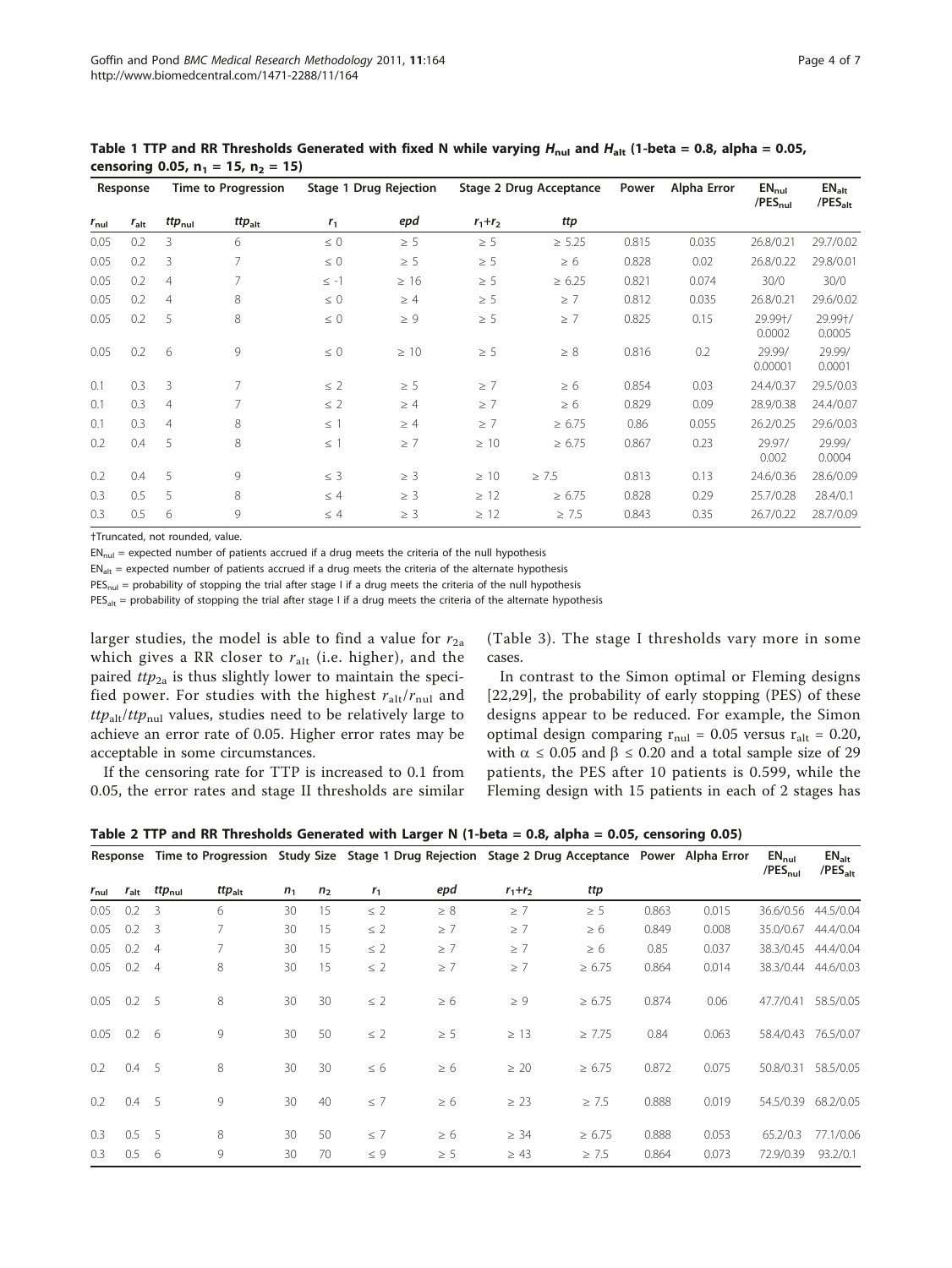| Response      |     |                                      |                     |         |                |                |           | Time to Progression Study Size Stage 1 Drug Rejection Stage 2 Drug Acceptance Power Alpha Error |             |       |       | $EN_{\text{null}}$<br>/PES <sub>nul</sub> | $EN_{\text{alt}}$<br>$/PES_{alt}$ |
|---------------|-----|--------------------------------------|---------------------|---------|----------------|----------------|-----------|-------------------------------------------------------------------------------------------------|-------------|-------|-------|-------------------------------------------|-----------------------------------|
| $r_{\rm alt}$ |     | $r_{\text{null}}$ ttp <sub>alt</sub> | $ttp_{\text{null}}$ | $n_{1}$ | n <sub>2</sub> | r <sub>1</sub> | epd       | $r_1 + r_2$                                                                                     | ttp         |       |       |                                           |                                   |
| 0.05          | 0.2 | -3                                   | 6                   | 15      | 15             | $\leq -1$      | $\geq 16$ | $\geq 5$                                                                                        | $\geq 5.5$  | 0.812 | 0.034 | 30/0                                      | 30/0                              |
| 0.05          | 0.2 | - 3                                  |                     | 15      | 15             | $\leq 0$       | $\geq 5$  | $\geq 5$                                                                                        | $\geq 6.25$ | 0.822 | 0.021 | 26.8/0.21                                 | 29.8/0.01                         |
| 0.05          | 0.2 | $\overline{4}$                       |                     | 15      | 15             | $\leq 0$       | $\geq 4$  | $\geq 5$                                                                                        | $\geq 6.25$ | 0.811 | 0.084 | 26.8/0.21                                 | 29.5/0.03                         |
| 0.05          | 0.2 | $\overline{4}$                       | 8                   | 15      | 15             | $\leq 0$       | $\geq 10$ | $\geq 5$                                                                                        | $\geq 7.25$ | 0.818 | 0.038 | 29.998/<br>0.0001                         | 29.998/<br>0.0001                 |
| 0.05          | 0.2 | - 5                                  | 8                   | 15      | 15             | $\leq 0$       | $\geq 9$  | $\geq 5$                                                                                        | $\geq 7.25$ | 0.821 | 0.151 | 29.996/<br>0.0003                         | 29.995/<br>0.0004                 |
| 0.1           | 0.3 | - 3                                  |                     | 15.     | - 15           | $\leq$ 2       | $\geq 5$  | $\geq$ 7                                                                                        | $\geq 6$    | 0.864 | 0.033 | 24.4/0.37                                 | 29.5/0.03                         |
| 0.1           | 0.3 | $\overline{4}$                       |                     | 15      | -15            | $\leq$ 2       | $\geq 4$  | $\geq$ 7                                                                                        | $\geq 6$    | 0.837 | 0.106 | 24.4/0.38                                 | 28.9/0.08                         |
| 0.1           | 0.3 | $\overline{4}$                       | 8                   | 15      | 15             | $\leq$ 1       | $\geq 4$  | $\geq$ 7                                                                                        | $\geq 7$    | 0.859 | 0.054 | 26.2/0.25                                 | 29.6/0.03                         |

<span id="page-4-0"></span>Table 3 TTP and RR Thresholds Generated with Censoring set at 0.1

a PES of 0.463, albeit with an  $\alpha$  = 0.058. In contrast, the PES for the CSR is only 0.21, indicative of the increased difficulty of differentiating between two hypotheses.

#### **Discussion**

Uncertainty over drug effect and the concern over discarding drugs that maintain disease stabilization without inducing tumour shrinkage has led investigators to look for alternatives to response rates as the sole marker of drug activity [[30](#page-6-0)]. Recognizing this, the Combination Stopping Rule (CSR), which uses both median TTP and RR, is derived. The CSR incorporates EPD, based on estimates of TTP, in the stage I decision-making process to provide an early signal of drug inactivity and allow for early termination of an inactive agent.

Accepting the investigator's inputs for desirable and undesirable RR and median TTP, the model can generate thresholds for patient RR and median TTP for the second stage and patient RR and EPD rates for the first stage that meet the desired error rates. Larger studies are necessary to maintain acceptable alpha error rates when evaluating higher median TTP and RR values of interest.

Stopping rules employing RR only are well established and optimal designs have been proposed in terms of minimizing the number of patients required for study [[22\]](#page-6-0). In the present study, values for  $n_1$  and  $n_2$  are specified by the investigator, making direct comparisons difficult. However, as the design measures two endpoints concurrently, the CSR generally requires additional numbers of patients in both stages, and greater levels of activity to deem a treatment of interest for further study [[22,29](#page-6-0)]. The greater response requirement at stage II is a product of the CSR being designed to achieve the stated power when studying a population with an equal likelihood of having either 'good' response induction or 'good' time to progression.

In other work, EPD has been combined with RR [[27,28\]](#page-6-0). That combination may change the sensitivity of

the phase II trial to drug activity, stopping early to accept  $H_{\text{null}}$  in some additional instances and finding drug activity in some instances where the sole measurement of RR would not [[31](#page-6-0)].

EPD and TTP each offer specific advantages. Compared with EPD, TTP is more intuitively meaningful to investigators, and it is easier to specify TTP durations of interest and disinterest when setting trial parameters. In addition, TTP is likely a better reflection of overall patient benefit than EPD, as EPD assesses only very early progression. Although trial sizes may be larger in some instances for the CSR than for those trials employing only RR or RR and EPD, this characteristic is common to studies assessing time to progression or progression-free survival [\[9](#page-5-0)[,27](#page-6-0),[32\]](#page-6-0). Conversely, a disadvantage of TTP as a solitary endpoint is the time required to observe disease progression in sufficient numbers of patients. This can be particularly problematic for multistage trials, where holding recruitment at the end of the first stage to await results can negatively impact on recruitment momentum and cost. The CSR addresses this issue by interpolating back from the specified median TTP to create a stage I set of rules employing EPD. As such, the delay to stop an ineffective treatment at stage I is minimized. The present model therefore combines the familiarity of RR and TTP with the early signals of EPD measurement.

Stopping rules combining RR with TTP may be useful in the setting of targeted drugs with unknown clinical activity or in drugs which are believed to be cytostatic [[33\]](#page-6-0). There is evidence that investigators are reluctant to rely upon response alone to measure new drug activity. In several studies where observed response rates have not achieved the predetermined threshold for activity, investigators have noted signals of disease stability or survival and advocated further study [[34-37](#page-6-0)]. While imperfect, there is data to support a correlation between TTP and survival, and it may thus be a useful addition to RR alone [[20](#page-6-0),[38](#page-6-0)].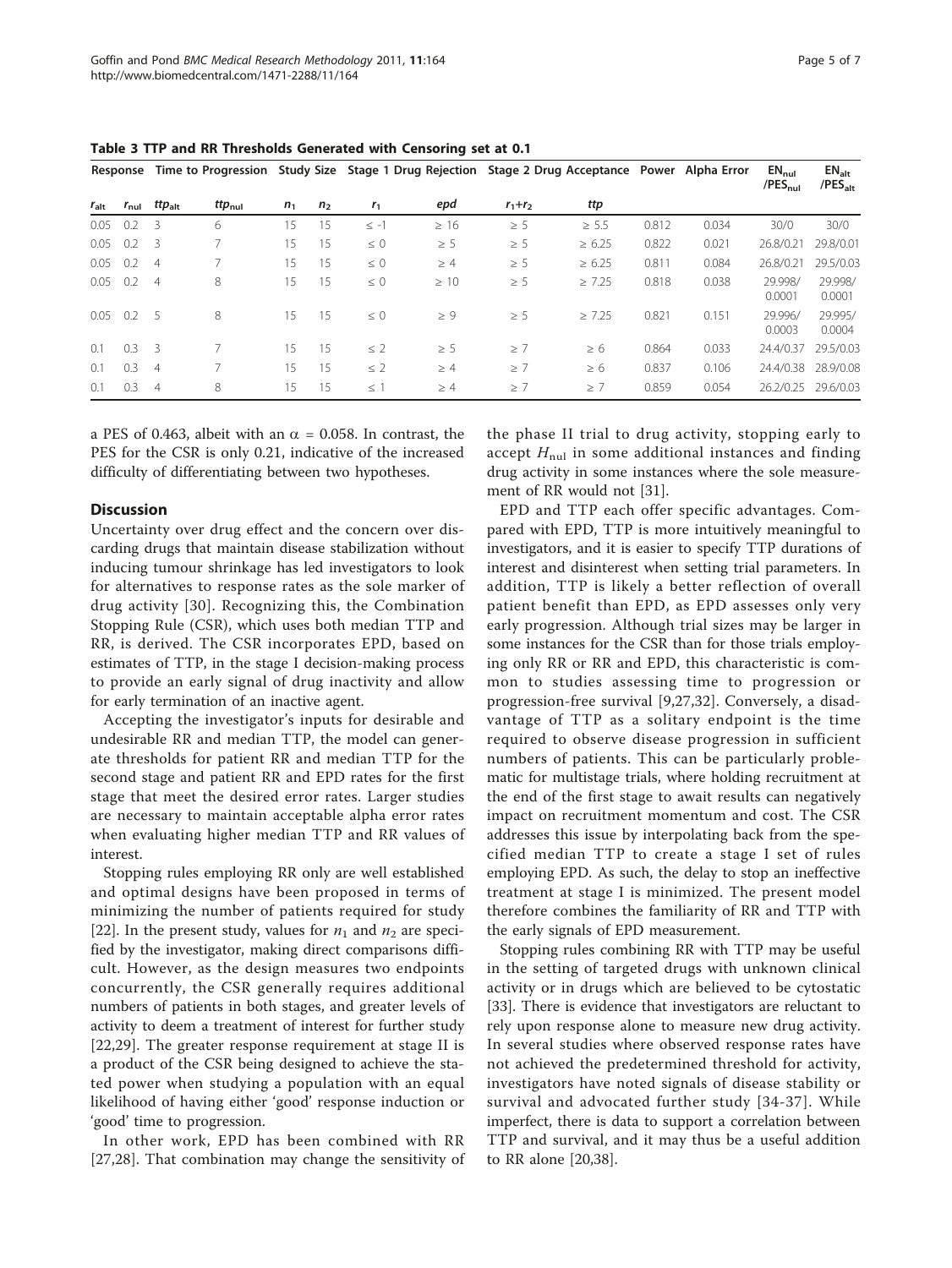<span id="page-5-0"></span>There are limitations to the present study. The study employs TTP rather than PFS, while the latter is generally favoured because it includes survival [\[39](#page-6-0)]. Although rules adding PFS could be devised, they would require assumptions of a survival hazard in addition to assumptions about tumour growth and response, adding complexity to the model and uncertainty to the results. Similarly, randomization of phase II trials is recommended by some authors [\[40\]](#page-6-0). However, given the number of agents under investigation and the greater sample sizes required for randomized studies, non-randomized studies still predominate [9]. Furthermore, studies involving limited patient populations–such as those requiring an infrequent biomarker or rare disease–may render a randomized study impractical. Optimal single-arm methods are therefore still required.

Also, although the alpha error increases with smaller difference between  $ttp_{alt}$  and  $ttp_{null}$ , practically, differences between  $ttp_{alt}$  and  $ttp_{null}$  smaller than 3 months are unlikely to be interesting. It is noted too that the present study reports on only selected values for  $n_1$  and  $n_2$ , although other values are possible. Finally, the stopping rules were generated with the assumption that a new drug under study has equal chances of having a desirable RR or a desirable TTP, although this cannot be known. Other assumptions could be made if it was felt that a drug was more likely to induce regression or stabilization, and the program could be modified.

As a model, the CSR cannot mimic disease processes with complete accuracy. The model assumes that the population undergoes tumour progression in an exponential distribution. It is unlikely that any one formula will adequately cover all diseases, and other curves, such as that of Gompertz, could be considered. However, exponential growth is a generally accepted distribution [[41](#page-6-0)-[43](#page-6-0)]. Testing the model with actual clinical trial data should provide insights into its behaviour. In addition, the model establishes actual tumour response independently from an individual subject's TTP within the study. This works for the model as responses are measured in aggregate, and responses could be assumed to be associated with the longer individual TTP's. This method was used for two reasons: first, it is unclear how a response should move a subject along the growth curve, and such a process would necessitate further assumptions. Second, the true median TTP of a simulated drug is established according to the investigator's input parameters and on whether true 'good' or true 'bad' drugs are being assessed. Allowing a response in an individual subject to influence that individual's growth curve (and thus TTP) requires that the TTP's of the remaining subjects be shifted in compensation, when such results should remain independent. Finally, the timing of tumour measurements during a trial will affect the trial's accuracy in detecting drug activity, a fact which needs to be carefully considered when using the CSR as well as other trial designs [\[44](#page-6-0)].

#### Conclusion

The CSR provides a new method of measuring drug activity in a two-stage, phase II oncology trial by combining two well understood measures, RR and TTP. By also determining thresholds for RR and EPD at the first stage of accrual to assess for early signals of drug inactivity, the method allows for earlier stage I stopping without the delay that would be required by awaiting the TTP of every patient. This method is well suited to drugs which may have uncertain or low rates of response but which may induce stabilization.

#### Author details

<sup>1</sup>McMaster University, Juravinski Cancer Centre, 699 Concession St., Hamilton Ontario L8V 5C2, Canada. <sup>2</sup>McMaster University, Ontario Clinical Oncology Group (OCOG), Juravinski Hospital G(60) Wing. 1st Floor, 711 Concession Street, Hamilton, Ontario L8V 1C3, Canada.

#### Authors' contributions

JRG designed the study, programmed simulations, analyzed data, and drafted the manuscript. GRP designed the study, analyzed data, and drafted the manuscript. Both authors read and approved the final manuscript

#### Competing interests

The authors declare that they have no competing interests.

#### Received: 12 June 2011 Accepted: 12 December 2011 Published: 12 December 2011

#### References

- Lee JJ, Liu DD: A predictive probability design for phase II cancer clinical trials. Clin Trials 2008, 5:93-106.
- 2. Booth B, Glassman R, Ma P: Oncology's trials. Nat Rev Drug Discov 2003, 2:609-610.
- 3. DiMasi JA, Grabowski HG: Economics of new oncology drug development. J Clin Oncol 2007, 25:209-216.
- 4. Yamanaka T, Okamoto T, Ichinose Y, Oda S, Maehara Y: Methodological aspects of current problems in target-based anticancer drug development. Int J Clin Oncol 2006, 11:167-175.
- 5. Anderson H, Hopwood P, Stephens RJ, Thatcher N, Cottier B, Nicholson M, Milroy R, Maughan TS, Bond MG, et al: Gemcitabine plus best supportive care (BSC) vs BSC in inoperable non-small cell lung cancer - a randomized trial with quality of life as the primary outcome. British Journal of Cancer 2000, 83:447-453.
- 6. Burris H, Storniolo AM: Assessing clinical benefit in the treatment of pancreas cancer: gemcitabine compared to 5-fluorouracil. Eur J Cancer 1997, 33(Suppl 1):S18-S22.
- 7. Escudier B, Eisen T, Stadler WM, Szczylik C, Oudard S, Siebels M, Negrier S, Chevreau C, Solska E, Desai AA, et al: Sorafenib in advanced clear-cell renal-cell carcinoma. N Engl J Med 2007, 356:125-134.
- 8. Llovet JM, Ricci S, Mazzaferro V, Hilgard P, Gane E, Blanc JF, de Oliveira AC, Santoro A, Raoul JL, Forner A, et al: Sorafenib in advanced hepatocellular carcinoma. N Engl J Med 2008, 359:378-390.
- 9. El-Maraghi RH, Eisenhauer EA: Review of phase II trial designs used in studies of molecular targeted agents: outcomes and predictors of success in phase III. J Clin Oncol 2008, 26:1346-1354.
- 10. Eisenhauer EA, Therasse P, Bogaerts J, Schwartz LH, Sargent D, Ford R, Dancey J, Arbuck S, Gwyther S, Mooney M, et al: New response evaluation criteria in solid tumours: revised RECIST guideline (version 1.1). Eur J Cancer 2009, 45:228-247.